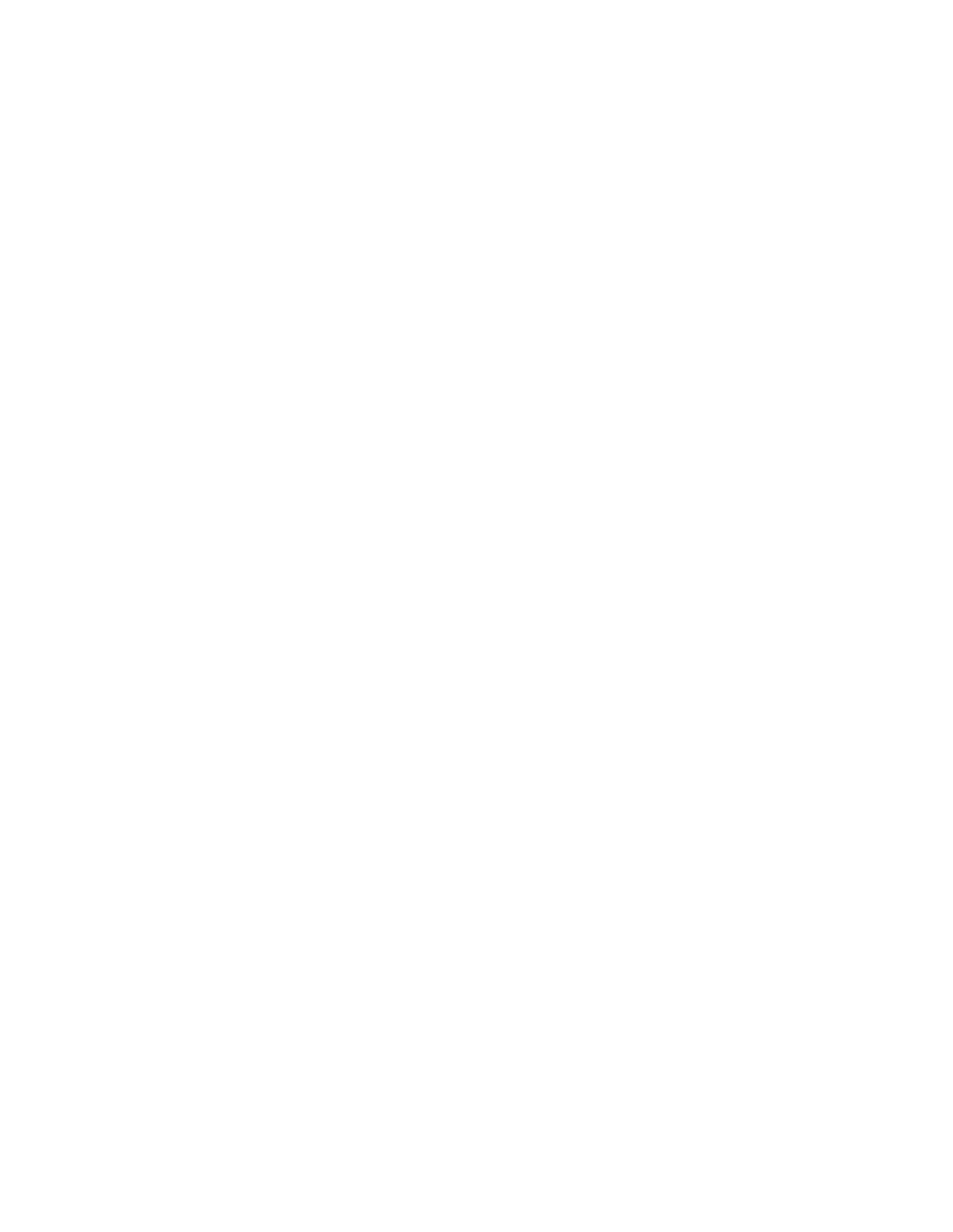## <u>CHC - 4Base-Scorecard: CHC157 - 09-27-16 - CHC 6 @ PIT 4.</u><br>WP: Lackey - LP: Vogelsong - Sv: Pena, F. - CHC rec 101-56 - Coghlan is Top Contributor in CHC win \*

 $\cdot \mathbf{A}_{\text{Base}}$ The 4Base trademark is owned by Cycled Solutions LLC

|               | CHC - 4BaseScore - Player 4Score by Batting Order<br>CHC157 - 09-27-16 - CHC 6 @ PIT 4<br>WP: Lackey - LP: Vogelsong - Sv: Pena, F. - CHC rec 101-56 - Coghlan is Top Contributor in CHC win |           |                |                         |              |                |   |                |                |    |              |  |  |  |
|---------------|----------------------------------------------------------------------------------------------------------------------------------------------------------------------------------------------|-----------|----------------|-------------------------|--------------|----------------|---|----------------|----------------|----|--------------|--|--|--|
|               |                                                                                                                                                                                              |           |                | <b>Bat Order</b>        |              |                |   |                |                |    |              |  |  |  |
| Player        | Team                                                                                                                                                                                         | Position  | $\overline{1}$ | $\overline{\mathbf{2}}$ | 3            | 4              | 5 | 6              | $\overline{7}$ | 8  | 9            |  |  |  |
| Coghlan       | CHC                                                                                                                                                                                          | $RF-1B$   |                | 15                      |              |                |   |                |                |    |              |  |  |  |
| Fowler        | CHC                                                                                                                                                                                          | <b>CF</b> | 11             |                         |              |                |   |                |                |    |              |  |  |  |
| <b>Baez</b>   | CHC                                                                                                                                                                                          | SS        |                |                         |              |                |   |                | 10             |    |              |  |  |  |
| Kawasaki      | CHC                                                                                                                                                                                          | 2B        |                |                         |              |                |   |                |                | 10 |              |  |  |  |
| Almora        | CHC                                                                                                                                                                                          | CF-Dsub   |                |                         | 6            |                |   |                |                |    |              |  |  |  |
| La Stella     | CHC                                                                                                                                                                                          | 3B        |                |                         |              |                |   | $\overline{5}$ |                |    |              |  |  |  |
| Montero       | CHC                                                                                                                                                                                          | C         |                |                         |              |                | 4 |                |                |    |              |  |  |  |
| Zobrist       | CHC                                                                                                                                                                                          | LF        |                |                         |              | $\overline{2}$ |   |                |                |    |              |  |  |  |
| Lackey        | CHC                                                                                                                                                                                          | P         |                |                         |              |                |   |                |                |    | $\mathbf{1}$ |  |  |  |
| Contreras     | CHC                                                                                                                                                                                          | PH        | $\mathbf{0}$   |                         |              |                |   |                |                |    |              |  |  |  |
| <b>Rizzo</b>  | CHC                                                                                                                                                                                          | 1B        |                |                         | $\mathbf{0}$ |                |   |                |                |    |              |  |  |  |
| <b>Szczur</b> | CHC                                                                                                                                                                                          | PH-RF     |                |                         |              |                |   |                |                |    | $\mathbf 0$  |  |  |  |

Scorecard Sponsored By



**GO** - Meal and Fitness Tracker By Iolo

https://itunes.apple.com/us/app/go-meal-and-fitness-track-er/id785910082?mt=8

# CHC - 4Score Box - Player Totals<br>CHC157 - 09-27-16 - CHC157<br>WP: Lackey - LP: Vogelsong - Sv: Pena, F. - CHC rec 101-56 - Coghlan is Top Contributor in CHC win

| Player        | Team Position |             | Bat<br>Ord #   | Credit For Run | PA Bases       | <b>BR</b> Bases | <b>Bases Pushed</b> | Player 4Score  | Appearances    | Productivity<br>Rate |
|---------------|---------------|-------------|----------------|----------------|----------------|-----------------|---------------------|----------------|----------------|----------------------|
| Coghlan       | CHC RF-1B     |             | $\overline{2}$ | 3              | 5              | $\mathbf{1}$    | 6                   | 15             | 5              | 3.000                |
| Fowler        | CHC CF        |             | $\overline{1}$ | $\mathbf{1}$   | 3              | 3               | $\overline{4}$      | 11             | 4              | 2.750                |
| Baez          | CHC SS        |             | $\overline{7}$ | $\mathbf{1}$   | 3              | 4               | $\overline{c}$      | $10$           | 5              | 2.000                |
| Kawasaki      | CHC 2B        |             | 8              | 0              | 3              | 6               | $\mathbf{1}$        | 10             | 5              | 2.000                |
| Almora        |               | CHC CF-Dsub | 3              | $\mathbf 0$    | 5              | $\mathbf{1}$    | $\mathbf 0$         | 6              | 2              | 3.000                |
| La Stella     | CHC 3B        |             | 6              | $\mathbf{1}$   | $\mathbf{1}$   | $\mathbf{1}$    | 2                   | $\,$ 5 $\,$    | 5              | 1.000                |
| Montero       | CHC C         |             | 5              | 0              | 1              | 3               | $\pmb{0}$           | 4              | 5              | 0.800                |
| Zobrist       | CHC LF        |             | $\overline{4}$ | 0              | $\overline{2}$ | $\pmb{0}$       | $\pmb{0}$           | $\overline{2}$ | 5              | 0.400                |
| Lackey        | CHC P         |             | 9              | 0              | 0              | $\pmb{0}$       | $\mathbf{1}$        | $\mathbf{1}$   | $\overline{2}$ | 0.500                |
| Contreras     | CHC PH        |             | $\overline{1}$ | $\mathbf 0$    | $\mathbf 0$    | $\pmb{0}$       | $\pmb{0}$           | $\pmb{0}$      | $\mathbf{1}$   | 0.000                |
| Rizzo         | CHC 1B        |             | 3              | 0              | 0              | $\pmb{0}$       | $\pmb{0}$           | $\pmb{0}$      | 3              | 0.000                |
| Szczur        | CHC PH-RF     |             | $9\,$          | 0              | $\pmb{0}$      | $\pmb{0}$       | $\pmb{0}$           | $\pmb{0}$      | $\overline{2}$ | 0.000                |
| <b>Totals</b> |               |             |                | 6              | 23             | 19              | 16                  | 64             | 44             | 1.455                |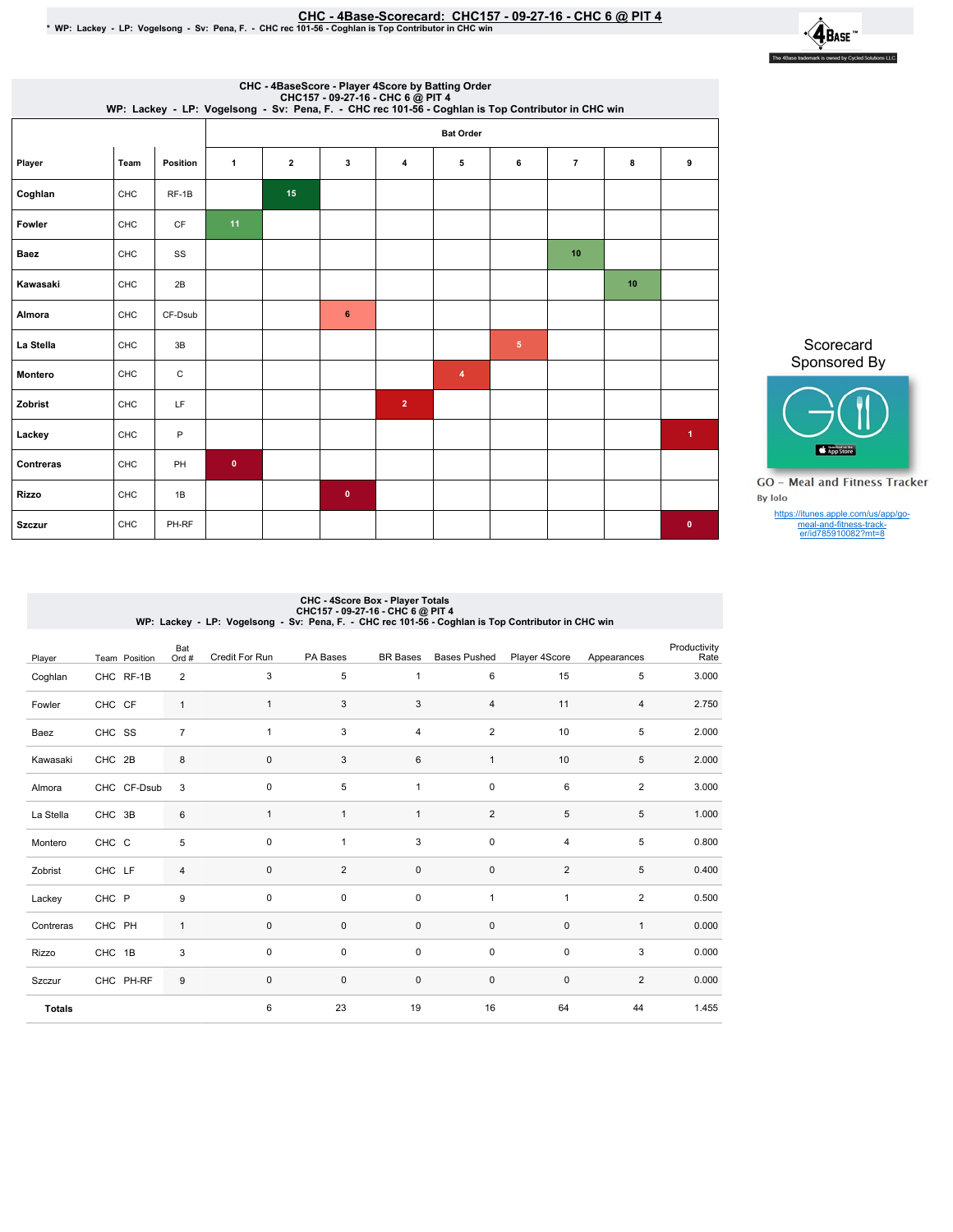| . ጼ | %DVH6FRUHFDLG & + &                     |
|-----|-----------------------------------------|
|     | & RIKODO IV 7RS & ROMMEXWRUIO & + & ZIO |

|              | & + & %DVH6FRUH 30D NU 6FRUHE %DWMQJ 2 UGHU<br>$8 + 8$<br>$8+8$ # 3,7<br>: 3 / DFNH / 3 9 RJHO/RQJ 6Y 3 HOD ) & + & UF & RJKODO LV 7 RS & ROWLEXWRULQ & + & ZLQ |                  |           |  |  |  |  |  |  |  |  |  |
|--------------|-----------------------------------------------------------------------------------------------------------------------------------------------------------------|------------------|-----------|--|--|--|--|--|--|--|--|--|
|              |                                                                                                                                                                 |                  | %DW2 UGHU |  |  |  |  |  |  |  |  |  |
| 300 HU       | 7HDP                                                                                                                                                            | 3 RVIMRQ         |           |  |  |  |  |  |  |  |  |  |
| & RJ KODQ    | $8 + 8$                                                                                                                                                         | 5) %             |           |  |  |  |  |  |  |  |  |  |
| ) RZ OHU     | $8 + 8$                                                                                                                                                         | &)               |           |  |  |  |  |  |  |  |  |  |
| %DH          | $8 + 8$                                                                                                                                                         | 66               |           |  |  |  |  |  |  |  |  |  |
| . DZ DVDNL   | $8 + 8$                                                                                                                                                         | %                |           |  |  |  |  |  |  |  |  |  |
| \$ OP RUD    | $8 + 8$                                                                                                                                                         | &) ' VXE         |           |  |  |  |  |  |  |  |  |  |
| $/DD6$ MACOD | $8 + 8$                                                                                                                                                         | %                |           |  |  |  |  |  |  |  |  |  |
| 0 RQMMUR     | $8 + 8$                                                                                                                                                         | &                |           |  |  |  |  |  |  |  |  |  |
| $=$ REUWW    | $8 + 8$                                                                                                                                                         | $\left( \right)$ |           |  |  |  |  |  |  |  |  |  |
| / DFNH       | $8 + 8$                                                                                                                                                         | 3                |           |  |  |  |  |  |  |  |  |  |
| & ROWHLDV    | $8 + 8$                                                                                                                                                         | $3+$             |           |  |  |  |  |  |  |  |  |  |
| $5$ 4] $R$   | $8 + 8$                                                                                                                                                         | $\%$             |           |  |  |  |  |  |  |  |  |  |
| 6] FJ XU     | $8 + 8$                                                                                                                                                         | $3+5)$           |           |  |  |  |  |  |  |  |  |  |

6 FRUHFDLG 6 SRQVRUHG%

<u>KWOSY WACHYDSSON FRP XVDSSJR</u><br>PHDCDQGILWOHAYWOFN<br><u>HULG "PW</u>

|                                             | & + & 6 FRUH%R[ 30D\HU7RWDOV<br>$8 + 8$<br>$8+8$ # 3.7 |                        |  |  |                                                                   |  |                                                                          |  |                     |  |  |  |
|---------------------------------------------|--------------------------------------------------------|------------------------|--|--|-------------------------------------------------------------------|--|--------------------------------------------------------------------------|--|---------------------|--|--|--|
|                                             |                                                        |                        |  |  | : $3$ / DFNH, $\sqrt{3}$ $9$ RJHOVRQJ $6$ Y $3$ HQD $)$ $8+8$ UHF |  | & RJKODQ LV 7RS & ROMMEXWRULQ & + & ZLQ                                  |  |                     |  |  |  |
| 30 NU                                       | 7HDP 3RVMLIRQ                                          | %DW<br>$2 \, \text{L}$ |  |  |                                                                   |  | & UHGLV) RU5XQ 3\$ %DVHV %6 %DVHV %DVHV 3XVKHG 300XHU 6FRUH \$SSHDUDGFHV |  | 3 URGXFWYUW<br>5 DM |  |  |  |
| & RJKODQ                                    | $8+8$ 5) %                                             |                        |  |  |                                                                   |  |                                                                          |  |                     |  |  |  |
| ) RZ OHU                                    | $& 8 + 8 & 8$                                          |                        |  |  |                                                                   |  |                                                                          |  |                     |  |  |  |
| %DH                                         | $&+8.66$                                               |                        |  |  |                                                                   |  |                                                                          |  |                     |  |  |  |
| . DZ DVDNL                                  | $&+8$ %                                                |                        |  |  |                                                                   |  |                                                                          |  |                     |  |  |  |
| \$ OP RUD                                   | &+& &) ' VXE                                           |                        |  |  |                                                                   |  |                                                                          |  |                     |  |  |  |
| /D6WMOD                                     | $& 8 + 8$ %                                            |                        |  |  |                                                                   |  |                                                                          |  |                     |  |  |  |
| 0 ROMUR                                     | $8 + 8$ $8$                                            |                        |  |  |                                                                   |  |                                                                          |  |                     |  |  |  |
| $=$ REUMV                                   | $8+8$ ()                                               |                        |  |  |                                                                   |  |                                                                          |  |                     |  |  |  |
| / DFNH                                      | $8 + 8$ 3                                              |                        |  |  |                                                                   |  |                                                                          |  |                     |  |  |  |
| & ROWHLDV                                   | $&+8$ 3+                                               |                        |  |  |                                                                   |  |                                                                          |  |                     |  |  |  |
| $5$ <sup><math>\parallel</math></sup> $ $ R | $& 8 + 8$ %                                            |                        |  |  |                                                                   |  |                                                                          |  |                     |  |  |  |
| 6] FJ XU                                    | $8+8$ 3+5)                                             |                        |  |  |                                                                   |  |                                                                          |  |                     |  |  |  |
| 7RWDOV                                      |                                                        |                        |  |  |                                                                   |  |                                                                          |  |                     |  |  |  |
|                                             |                                                        |                        |  |  |                                                                   |  |                                                                          |  |                     |  |  |  |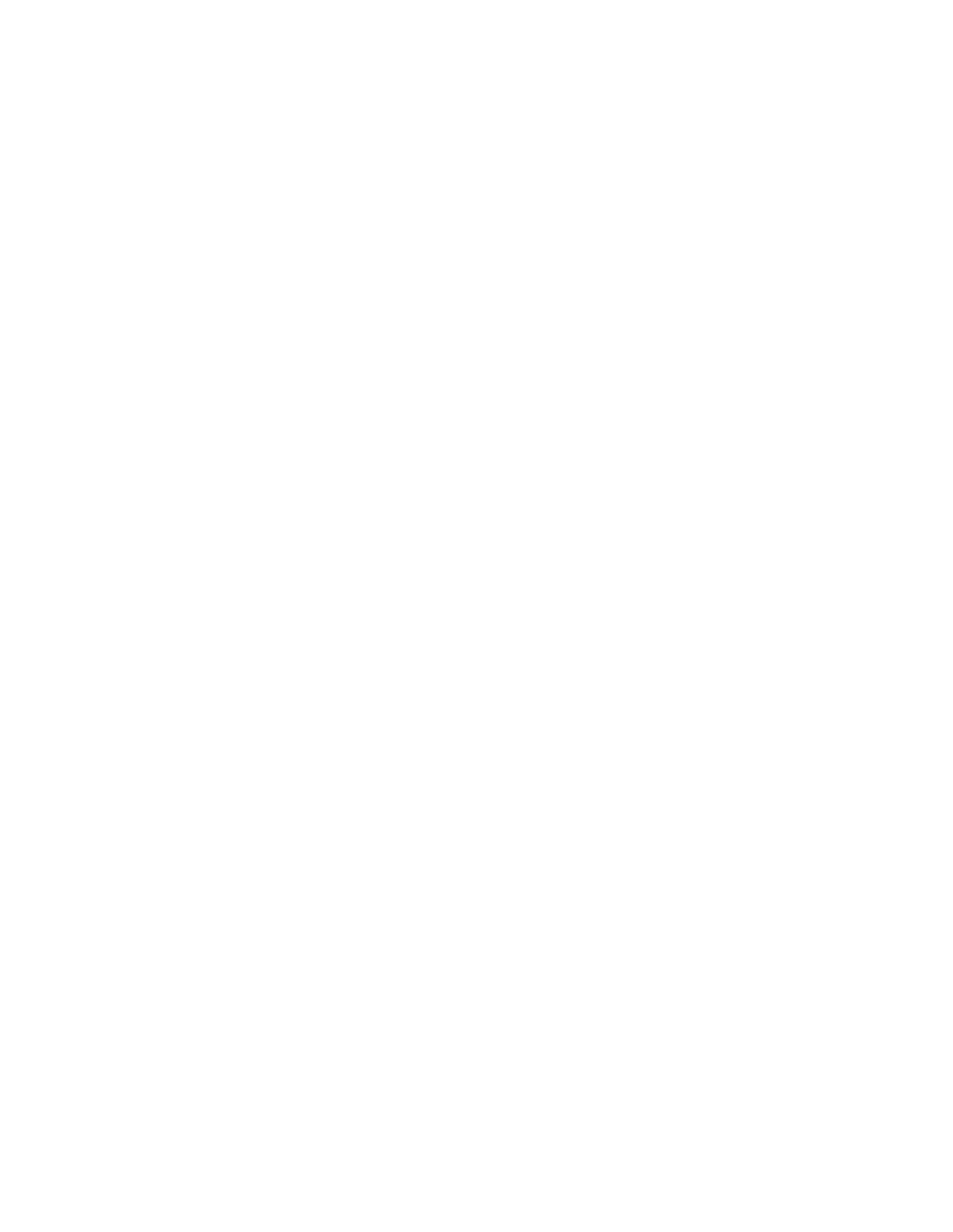### <u>CHC - 4Base-Scorecard: CHC157 - 09-27-16 - CHC 6 @ PIT 4</u> \*WP:Lackey-LP:Vogelsong-Sv:Pena,F.-CHCrec101-56-CoghlanisTopContributorinCHCwin

| Detail by Bat Order/Player |           |                        |                    |                            |             |                                    |                                 |                                |                                |                                  |                     |
|----------------------------|-----------|------------------------|--------------------|----------------------------|-------------|------------------------------------|---------------------------------|--------------------------------|--------------------------------|----------------------------------|---------------------|
| <b>Bat Order</b>           | Player    | Position               | Inning             | Play Text                  | LOBStatus   | Credit For<br>Run                  | PA Bases                        | <b>BR</b> Bases                | Bases<br>Pushed                | Player<br>4Score                 |                     |
|                            |           |                        | 01                 | Κ                          |             | $\mathsf 0$                        | $\mathbf 0$                     | $\mathbf 0$                    | $\mathsf 0$                    | 0                                |                     |
|                            |           |                        | 02                 | Walk                       |             | $\boldsymbol{0}$                   | $\mathbf{1}$                    | 3                              | $\overline{\mathbf{c}}$        | $\,6\,$                          |                     |
|                            | Fowler    | $\mathsf{C}\mathsf{F}$ | 04                 | 9.Double                   | Left on 2nd | $\mathbf{1}$                       | $\sqrt{2}$                      | $\mathbf 0$                    | $\overline{\mathbf{c}}$        | $\,$ 5 $\,$                      |                     |
| $\mathbf{1}$               |           |                        | 06                 | $\sf K$                    |             | $\boldsymbol{0}$                   | $\mathsf 0$                     | $\mathbf 0$                    | $\mathsf 0$                    | $\mathsf{0}$                     |                     |
|                            |           |                        |                    | Total                      |             | $\overline{1}$                     | $\underline{3}$                 | $\underline{3}$                | $\overline{4}$                 | 11                               |                     |
|                            |           | PH                     | 08                 | $\mathsf K$                |             | $\boldsymbol{0}$                   | $\mathbf 0$                     | $\mathbf 0$                    | $\mathsf{O}\xspace$            | $\mathsf{O}\xspace$              |                     |
|                            | Contreras |                        |                    | Total                      |             | $\underline{0}$                    | $\underline{0}$                 | $\underline{0}$                | $\underline{0}$                | $\underline{0}$                  |                     |
|                            |           |                        | 01                 | 9.Single +2ndSB            | Left on 2nd | $\mathsf{O}\xspace$                | $\mathbf{1}$                    | $\mathbf{1}$                   | $\mathsf 0$                    | $\sqrt{2}$                       |                     |
|                            |           |                        | 02                 | 8.Triple                   | Left on 3rd | $\ensuremath{\mathsf{3}}$          | $\ensuremath{\mathsf{3}}$       | $\mathbf 0$                    | 6                              | 12                               |                     |
| $\overline{2}$             | Coghlan   | $RF-1B$                | 04                 | Walk                       | Left on 1st | $\mathbf 0$                        | $\mathbf{1}$                    | $\mathbf 0$                    | $\mathsf 0$                    | $\mathbf{1}$                     |                     |
|                            |           |                        | 07                 | 9                          |             | $\boldsymbol{0}$                   | $\mathbf 0$                     | $\mathbf 0$                    | $\mathsf{O}\xspace$            | $\mathsf{0}$                     |                     |
|                            |           |                        | 09                 | $5 - 3$                    |             | $\mathsf 0$                        | $\mathbf 0$                     | $\mathbf 0$                    | $\mathsf{O}\xspace$            | $\mathsf{O}\xspace$              |                     |
|                            |           |                        |                    | Total                      |             | $\underline{3}$                    | $\underline{5}$                 | $\overline{1}$                 | $\underline{6}$                | 15                               |                     |
|                            |           |                        | 01                 | $\overline{7}$             |             | $\mathbf 0$                        | $\mathbf 0$                     | $\mathbf 0$                    | $\mathsf{O}\xspace$            | $\mathsf{0}$                     |                     |
|                            | Rizzo     | 1B                     | 02                 | $\sf K$                    |             | $\mathbf 0$                        | $\mathsf 0$                     | $\mathsf{O}\xspace$            | $\mathsf{O}\xspace$            | $\mathsf{0}$                     |                     |
|                            |           |                        | 04                 | 9                          |             | $\mathbf 0$                        | $\mathsf 0$                     | $\mathbf 0$                    | $\mathbf 0$                    | $\mathsf{0}$                     |                     |
| 3                          |           |                        |                    | Total                      |             | $\underline{0}$                    | $\underline{0}$                 | $\underline{0}$                | $\underline{0}$                | $\underline{0}$                  |                     |
|                            |           | CF-Dsub                | 07                 | 9.Double                   | Left on 2nd | $\boldsymbol{0}$                   | $\sqrt{2}$                      | $\mathbf 0$                    | $\mathsf 0$                    | $\overline{2}$                   |                     |
|                            | Almora    |                        | 09                 | 7.Triple                   |             | $\mathbf 0$                        | $\ensuremath{\mathsf{3}}$       | $\mathbf{1}$                   | $\mathsf{O}\xspace$            | $\overline{4}$                   |                     |
|                            |           |                        |                    | Total<br>Walk              | Left on 1st | $\underline{0}$<br>$\mathbf 0$     | $\underline{5}$<br>$\mathbf{1}$ | $\overline{1}$<br>$\mathbf 0$  | $\underline{0}$<br>$\mathsf 0$ | $\underline{6}$<br>$\mathbf{1}$  |                     |
|                            |           |                        | 01                 |                            |             | $\boldsymbol{0}$                   | $\mathbf{1}$                    | $\mathbf 0$                    | $\mathsf 0$                    | $\mathbf{1}$                     |                     |
|                            |           | LF                     | 03<br>04           | Walk<br>$4 - 3$            | Left on 1st | $\boldsymbol{0}$                   | $\mathsf 0$                     | $\mathbf 0$                    | $\mathsf 0$                    | $\mathsf{0}$                     |                     |
| 4                          | Zobrist   |                        | 07                 | $6 - 3$                    |             | $\mathbf 0$                        | $\mathsf 0$                     | $\mathbf 0$                    | $\mathsf 0$                    | $\mathsf{0}$                     |                     |
|                            |           |                        | 09                 | 3U                         |             | $\boldsymbol{0}$                   | $\mathsf{O}\xspace$             | $\mathbf 0$                    | $\mathsf 0$                    | $\mathsf{O}\xspace$              |                     |
|                            |           |                        |                    | Total                      |             | $\underline{0}$                    | $\underline{2}$                 | $\underline{0}$                | $\underline{0}$                | $\overline{2}$                   |                     |
|                            |           |                        | 01                 | $\sf K$                    |             | $\mathbf 0$                        | $\mathsf 0$                     | $\mathbf 0$                    | $\mathsf{O}\xspace$            | $\mathsf{O}\xspace$              |                     |
|                            |           |                        | 03                 | 5                          |             | $\mathbf 0$                        | $\mathbf 0$                     | $\mathbf 0$                    | $\mathsf 0$                    | $\mathsf{0}$                     |                     |
|                            |           | С                      | 05                 | $4 - 3$                    |             | $\mathsf{O}\xspace$                | $\mathbf 0$                     | $\mathbf 0$                    | $\mathsf 0$                    | $\mathsf{O}\xspace$              |                     |
| 5                          | Montero   |                        | 07                 | $\overline{7}$             |             | $\mathbf 0$                        | $\mathbf 0$                     | $\mathbf 0$                    | $\mathsf 0$                    | $\mathsf{O}\xspace$              |                     |
|                            |           |                        | 09                 | Walk                       |             | $\boldsymbol{0}$                   | $\mathbf{1}$                    | 3                              | $\mathsf 0$                    | $\overline{4}$                   |                     |
|                            |           |                        |                    | Total                      |             | $\underline{0}$                    | $\overline{1}$                  | $\underline{3}$                | $\underline{0}$                | $\underline{4}$                  |                     |
|                            | La Stella | 3B                     | 02                 | 3U                         |             | $\mathsf{O}\xspace$                | $\mathsf{O}\xspace$             | $\mathbf 0$                    | $\mathbf 0$                    | $\mathsf{O}\xspace$              |                     |
|                            |           |                        | 03                 | $\overline{7}$             |             | $\boldsymbol{0}$                   | $\mathbf 0$                     | $\boldsymbol{0}$               | $\boldsymbol{0}$               | 0                                |                     |
|                            |           |                        | 05                 | 3U                         |             | 0                                  | $\mathsf{O}\xspace$             | $\mathsf 0$                    | $\mathsf 0$                    | $\mathsf{O}\xspace$              |                     |
| 6                          |           |                        |                    | 08                         | Κ           |                                    | $\mathsf{O}\xspace$             | $\mathsf{O}\xspace$            | $\mathsf{O}\xspace$            | $\mathsf 0$                      | $\mathsf{O}\xspace$ |
|                            |           |                        | 09                 | 7-Error                    | Left on 2nd | $\mathbf{1}$                       | $\mathbf{1}$                    | $\mathbf{1}$                   | $\overline{c}$                 | $\,$ 5 $\,$                      |                     |
|                            |           |                        |                    | <b>Total</b>               |             | $\overline{1}$                     | $\overline{1}$                  | $\overline{1}$                 | $\underline{2}$                | $\overline{5}$                   |                     |
|                            |           |                        | 02                 | HBP +2ndWP                 |             | $\mathsf{O}\xspace$                | $\mathbf{1}$                    | 3                              | $\mathsf 0$                    | $\overline{4}$                   |                     |
|                            |           |                        | 03                 | $5 - 4$                    |             | $\mathbf 0$                        | $\mathsf{O}\xspace$             | $\mathsf{O}\xspace$            | $\mathsf 0$                    | $\mathsf{O}\xspace$              |                     |
| $\overline{7}$             | Baez      | SS                     | 05                 | Κ                          |             | $\mathbf 0$                        | $\mathbf 0$                     | $\mathsf{O}\xspace$            | 0                              | $\mathsf{O}\xspace$              |                     |
|                            |           |                        | 08                 | 8.Single                   | Left on 2nd | $\mathsf 0$                        | $\mathbf{1}$                    | $\mathbf{1}$                   | $\mathsf 0$                    | $\overline{c}$                   |                     |
|                            |           |                        | 09                 | 8.Single                   | Left on 1st | $\mathbf{1}$                       | $\mathbf{1}$                    | $\mathbf 0$                    | $\overline{\mathbf{c}}$        | $\overline{4}$                   |                     |
|                            |           |                        |                    | Total                      |             | $\overline{1}$                     | $\underline{3}$                 | $\underline{4}$                | $\overline{2}$                 | 10                               |                     |
|                            |           |                        | 02<br>04           | Walk                       |             | $\mathbf 0$<br>$\mathsf{O}\xspace$ | $\mathbf{1}$<br>$\mathbf{1}$    | $\ensuremath{\mathsf{3}}$<br>3 | $\mathbf 0$<br>$\mathsf 0$     | $\overline{4}$<br>$\overline{4}$ |                     |
|                            |           |                        |                    | 7.Single<br>$\overline{7}$ |             | $\mathsf{O}\xspace$                | $\mathsf{O}\xspace$             | $\mathbf 0$                    | $\mathsf 0$                    | $\mathsf{0}$                     |                     |
| 8                          | Kawasaki  | 2B                     | 06<br>08           | Walk                       | Left on 1st | $\mathsf{O}\xspace$                | $\mathbf{1}$                    | $\mathsf{O}\xspace$            | $\mathbf{1}$                   | $\overline{c}$                   |                     |
|                            |           |                        | 09                 | 8                          |             | $\mathsf{O}\xspace$                | $\mathsf{O}\xspace$             | $\mathsf 0$                    | $\mathsf 0$                    | $\mathsf{O}\xspace$              |                     |
|                            |           |                        |                    | <b>Total</b>               |             | $\underline{0}$                    | $\underline{3}$                 | $\underline{6}$                | $\overline{1}$                 | 10                               |                     |
|                            |           |                        | 02                 | Κ                          |             | $\mathsf{O}\xspace$                | $\mathsf{O}\xspace$             | $\mathbf 0$                    | $\mathsf 0$                    | $\mathsf{O}\xspace$              |                     |
|                            | Lackey    | $\mathsf P$            | 04                 | 3U-SacBunt                 |             | $\mathsf{O}\xspace$                | $\mathsf{O}\xspace$             | $\mathbf 0$                    | $\mathbf{1}$                   | $\mathbf{1}$                     |                     |
|                            |           |                        |                    | Total                      |             | $\underline{0}$                    | $\underline{0}$                 | $\underline{0}$                | $\overline{1}$                 | $\overline{1}$                   |                     |
| 9                          |           |                        | 06                 | $\overline{2}$             |             | $\mathbf 0$                        | $\mathbf 0$                     | $\mathbf 0$                    | $\mathsf 0$                    | $\mathsf{O}\xspace$              |                     |
|                            | Szczur    | PH-RF                  | 08                 | $\mathsf K$                |             | $\mathbf 0$                        | $\mathbf 0$                     | $\mathbf 0$                    | $\mathsf 0$                    | $\mathsf{0}$                     |                     |
|                            |           |                        |                    | Total                      |             | $\underline{0}$                    | $\underline{0}$                 | $\underline{0}$                | $\underline{0}$                | $\underline{0}$                  |                     |
|                            |           |                        | <b>Grand Total</b> |                            |             | $\underline{6}$                    | 23                              | 19                             | 16                             | 64                               |                     |